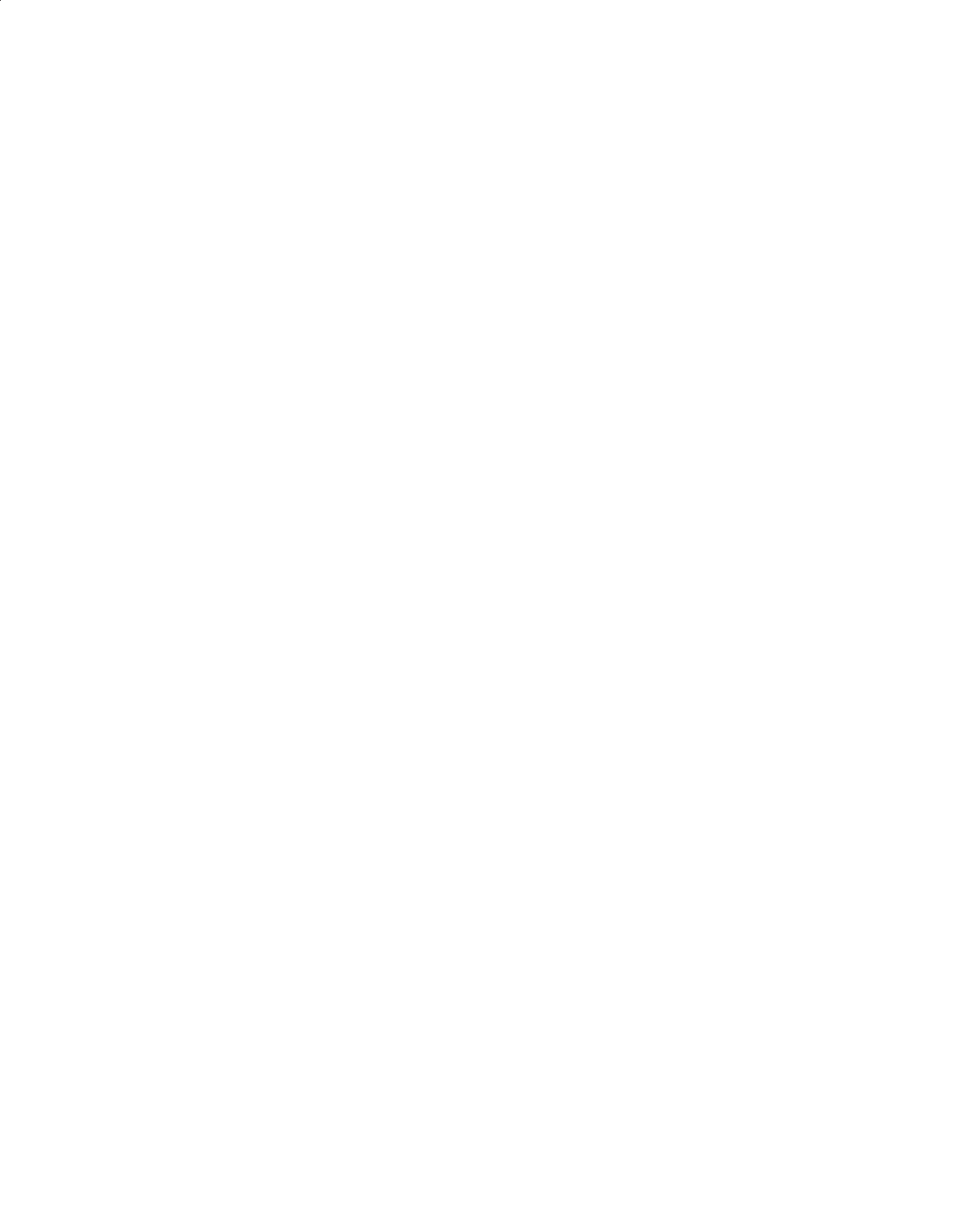# r of Faith A Matter of Faith

Rev. Charles E. Darnell, PhD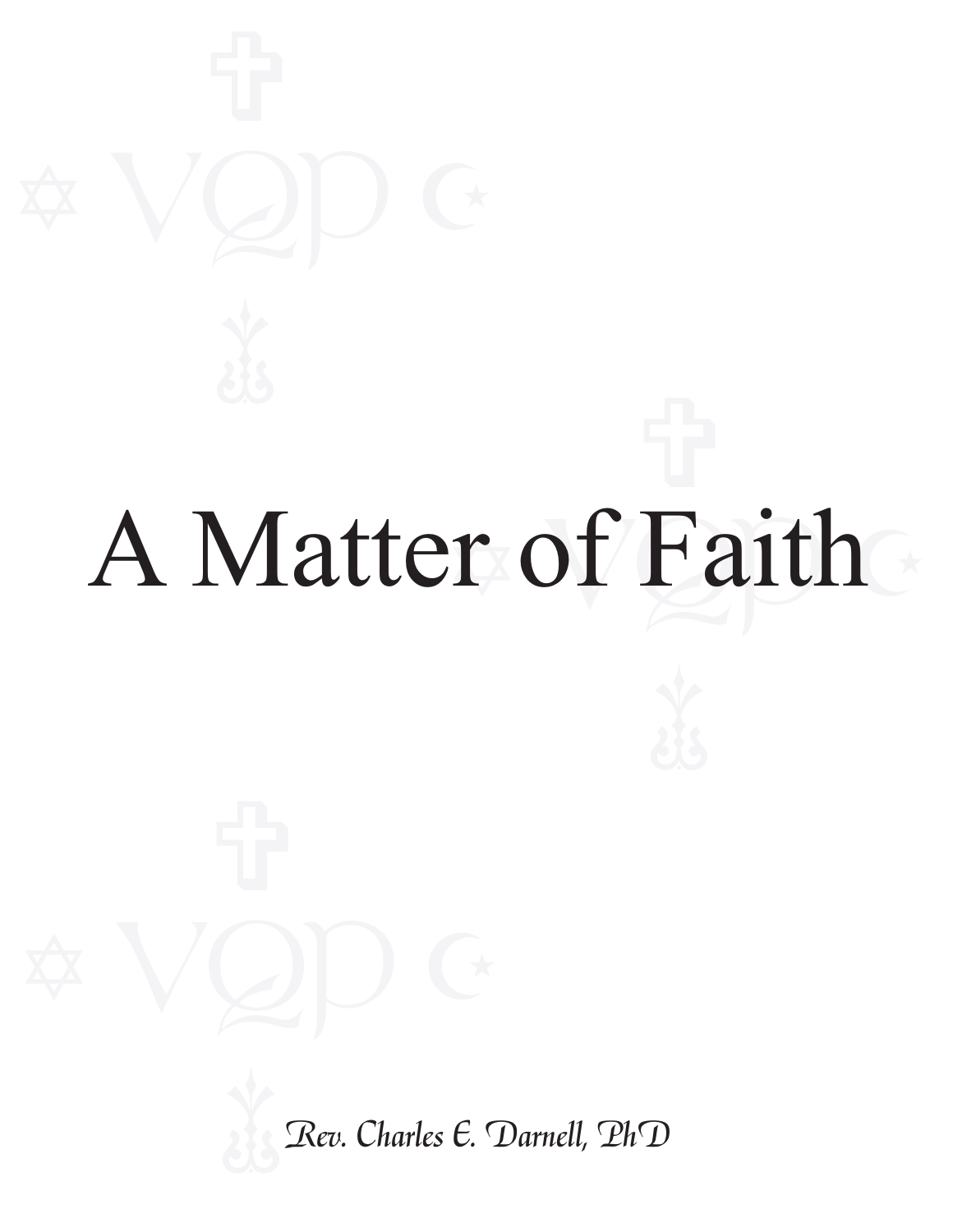#### **Scripture quotations, unless otherwise indicated:**

Scripture quotations, unless otherwise indicated,<br>Version (NKJV). Copyright© 1990 by Thomas Nels<br>Copyright © 2022 by Charles F All scripture quotations, unless otherwise indicated, are taken from the Holy Bible, New King James Version (NKJV). Copyright© 1990 by Thomas Nelson, Inc. All rights reserved. Used by permission.

Copyright © 2022 by Charles E. Darnell, all rights reserved.



 $\ast$  VQD  $\epsilon$  Published byVisionQuest Publishing, Inc. Campbellsville, Kentucky 42718-7416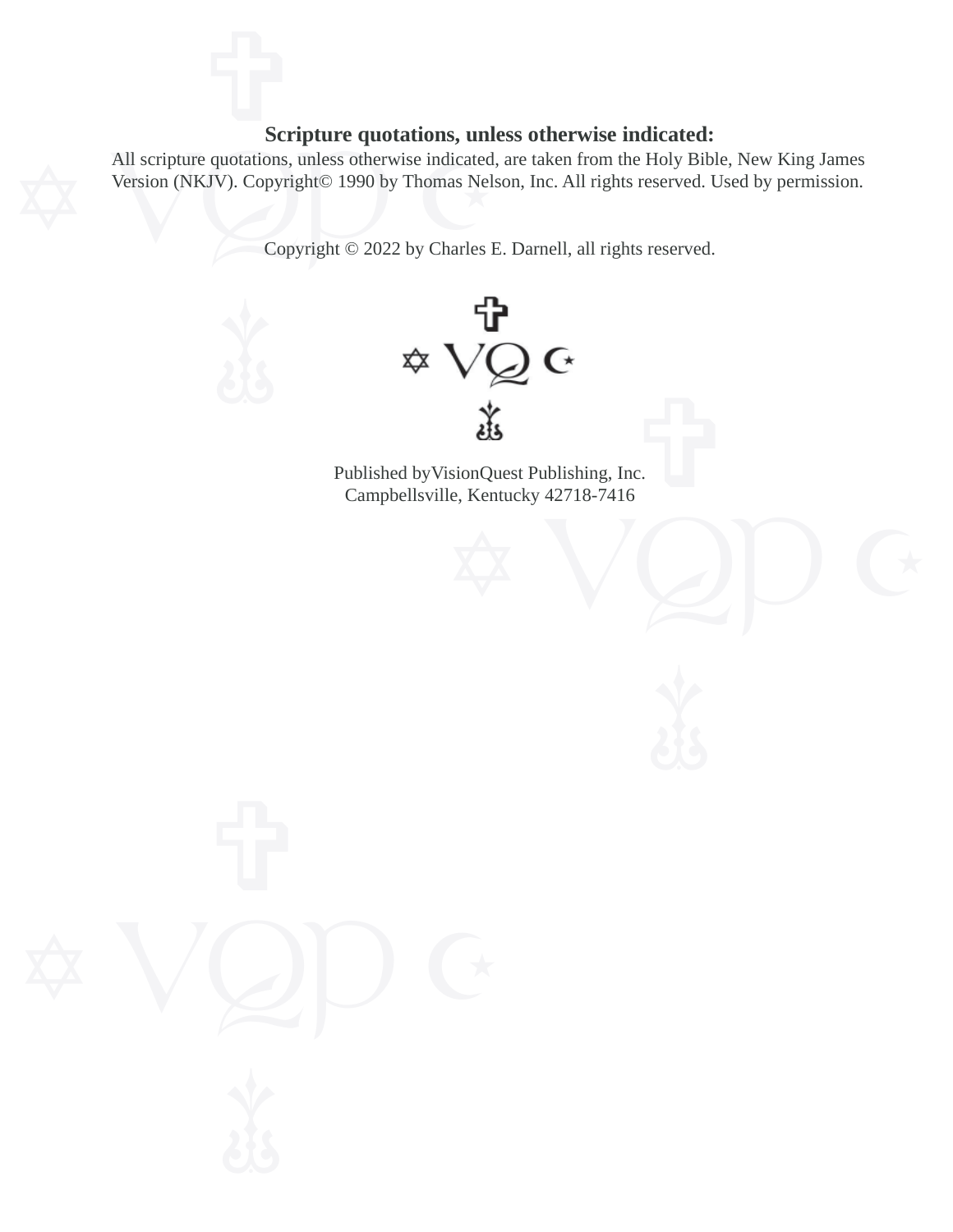## A Matter of Faith

ng, to m<br>up and<br>ng tolera<br>nents. It<br>ad of wo Here is my question for today, February 2022<br>of planet earth, are now entering our third year of thi<br>fear and not by faith. Another question could be ask<br>Christ? Christians are not standing up for truth, hon fear and not by faith. Another question could be asked: Are you looking for the Antichrist or for Jesus e you would<br>ds to produc<br>Once it gets<br>ir way!<br>Those who Here is my question for today, February 2022: **Where is your faith?** We, the peoples of planet earth, are now entering our third year of this Covid-19 pandemic and we seem to be driven by Christ? Christians are not standing up for truth, honesty, integrity or even for their own character. We seem to have taken the view of the Laodicean Church that is neither hot nor cold, instead it is lukewarm. Meaning, to me, that this group does not want to just sit and do nothing (cold) but, also, that it will not stand up and make a strong stand on any issue now facing mankind as a whole (hot). It's an attitude of being tolerant, peaceful, not making any waves and it's okay to tear-down statues and defund police departments. It's okay if your needs are not being met because you would rather sit on your backside instead of working on your feet using your two God given hands to produce a commodity. It's easier to steal what you need and who cares to whom the items belong. Once it gets in your hands, it is yours and who cares. It is your lifestyle and you are going to do it your way!

Example 3 done. One of the first was to hit you with numbers and<br>with a ventilator tube stuck down a person's throat. An-<br>ut to a refrigeration truck because they didn't have space<br>fere those numbers really that great? Wer We, together, you as reader and I, as writer, need to face reality. Those who want to destroy the Christian belief and way of life are doing a very good job of getting you into a controlled mold. Some have created a crisis so other things could be done. One of the first was to hit you with numbers and television views of people in hospitals beds with a ventilator tube stuck down a person's throat. Another view shows men carrying a body bag out to a refrigeration truck because they didn't have space at a morgue. Really, were these for real? Were those numbers really that great? Were those people really that sick? Were those body bags really containing a dead person?

god of<br>h other,<br>hey can<br>ng is sim<br>ne letter that a socialistic state would be more equible and there are now a new god of science and a god of What if all of that was planned and staged to show you those things? What has happened to our children who have attended our Universities and Colleges and come home with this distorted attitude humanism! Hey, look around you and watch. These kids can't talk to each other, they have to send text messages. They can't use mathmatics to determine change or a budget. They can't write in cursive and most certainly can't read cursive writing either. The reason for the printing is simple. The keyboard on their cell phone does not have cursive letters that attach to each other. The letters are singular in form and simple print.

would<br>of chapt<br>e in this<br>() Oh! B Psalms. Well! Would you look at that, the middle verse in the Bible happens to be Psalms 118:8 the see what some of the statements are pertaining to fait<br>Testament because many Christians now make the clase<br>Old Testament has been basically done away with. For<br>you know how many chapters there are in the entire<br>chapters i chapters in the Bible. So, do you know where the middle chapter is in the Bible? Oh, come on, Old or rint.<br>return to my<br>ceptance of<br>ho accepts C<br>ut, just the b.<br>f some of the Let's return to my first question pertaining to faith. As a Christian don't you understand that upon your acceptance of Jesus as your personal savior and lord that you were given a measure of faith. Every one who accepts Christ gets the same size measure of faith. There are not different sizes of faith to be given out, just the basic one size. It is up to us to stimulate our faith to grow and become as strong as the faith of some of the patriarchs in the Bible. Let's take a journey through the New Testament to see what some of the statements are pertaining to faith. I'm using the New Testament instead of the Old Testament because many Christians now make the claim that they are New Testament believers and the Old Testament has been basically done away with. For the moment I'm going to throw you a curve. Do you know how many chapters there are in the entire 66 books of the Bible? Well, there are 1188 New Testament? Okay, it's in the Old Testament in the book of Psalms, to be factual in Psalms 118. And would you believe me when I tell you that, the middle verse in the Bible is verse 8 in this chapter from exact number of chapters that are contained in the Bible. Now would you expect to have some Godly statement made in this verse? Here is what it says: *It is better to trust in the Lord Than to put confidence in man.* (NKJV) Oh! By the way, you might as well get use to the blue italic words that are scripture. I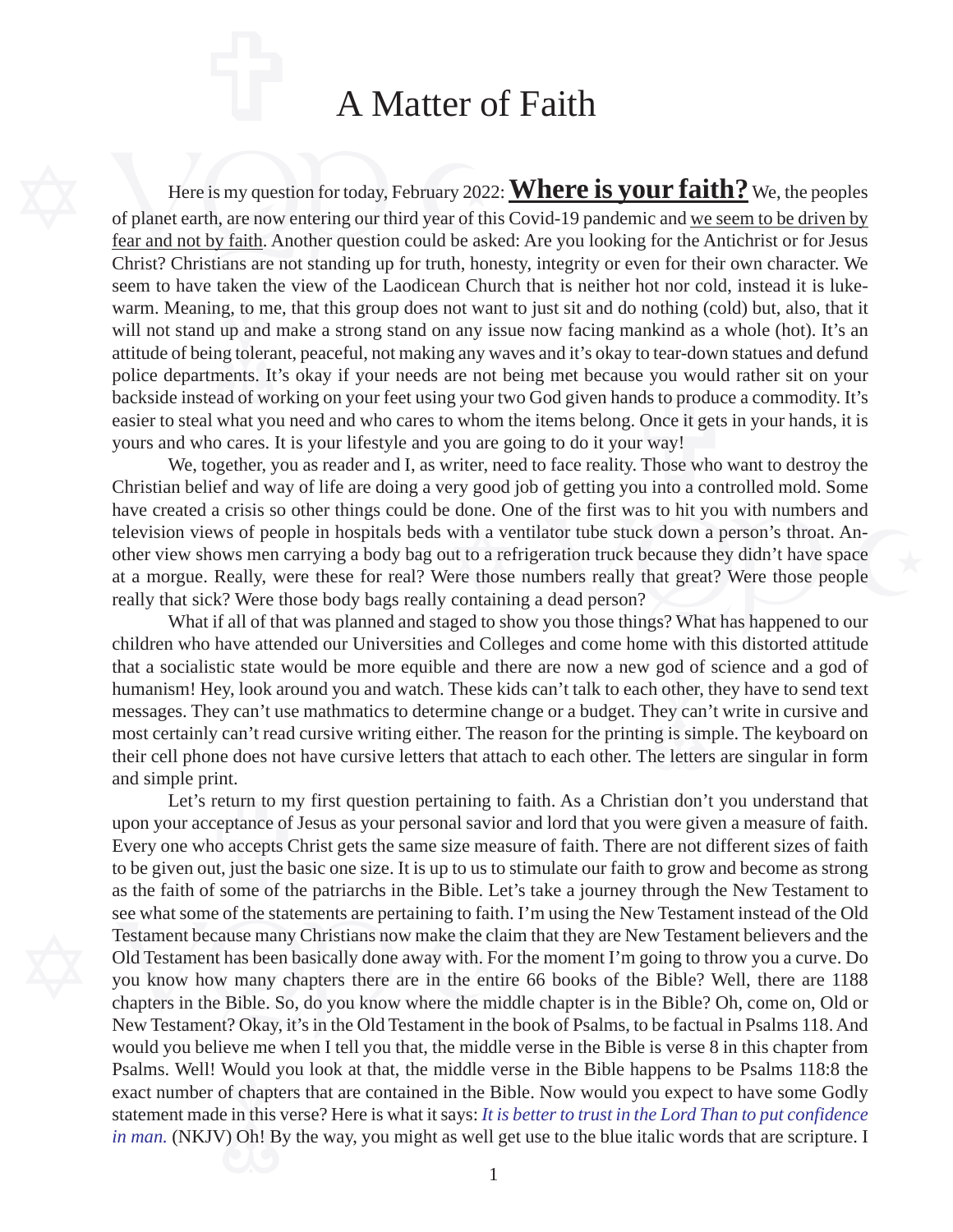r all the Bible<br>ice that the use this style for all the Bible verses I use in any of my work. To show you that there really is structure in the Bible notice that the shortest chapter in the Bible is Psalms 117and the longest chapter in the Bible is Psalms 119. For the sake of completion what is the shortest verse in the Bible? The shortest verse is John 11:35, Jesus wept. Now, let's return to what we were discussing and look at some terms of faith.

appears that the greater statements concerning faith are made by the Apostles between Romans and 1st<br>John. Paul writes the following in the book of Romans: Romans 1:16-17, <sup>16</sup>For I am not ashamed of the<br>gospel of Christ, little faith?" Then He arose and rebuked the winds and the sea, and there was a great calm. It really Figure 18 Faans 119. For the sake of completion what is the shortest verse in the Bible? The shortest<br>verse is John 11:35, Jesus wept. Now, let's return to what we were discussing and look at some terms of<br>faith.<br>Beginning about having little faith. Peter was one of those chastised when he walked on the water and began to the grace given to me, to everyone who is among you, not to think of himself more highly than he ought<br>to think, but to think soberly, as God has dealt to each one a measure of faith. <sup>4</sup>For as we have many<br>members in one ccording to what was spoken, "So shall your descen-<br>ot consider his own body, already dead (since he was<br>f Sarah's womb. <sup>20</sup>He did not waver at the promise of<br>aith, giving glory to God, <sup>21</sup>and being fully convinced<br>perf etteves, yor a<br>
ith to faith;<br>
th that it mig.<br>
who are of t<br>
is written, "I<br>
d, who gives Beginning with Matthew, we find Jesus speaking to his Apostles on more than one occassion *Him, saying, "Lord, save us! We are perishing!" 26But He said to them, "Why are you fearful, O you of* John. Paul writes the following in the book of Romans: Romans 1:16-17, *16For I am not ashamed of the gospel of Christ, for it is the power of God to salvation for everyone who believes, for the Jew first and also for the Greek. 17For in it the righteousness of God is revealed from faith to faith; as it is written, "The just shall live by faith."* In chapter 4 he writes, *16Therefore it is of faith that it might be according to grace, so that the promise might be sure to all the seed, not only to those who are of the law, but also to those who are of the faith of Abraham, who is the father of us all 17(as it is written, "I have made you a father of many nations" ) in the presence of Him whom he believed--God, who gives life to the dead and calls those things which do not exist as though they did; 18who, contrary to hope, in hope believed, so that he became the father of many nations, according to what was spoken, "So shall your descendants be." 19And not being weak in faith, he did not consider his own body, already dead (since he was about a hundred years old), and the deadness of Sarah's womb. 20He did not waver at the promise of God through unbelief, but was strengthened in faith, giving glory to God, 21and being fully convinced that what He had promised He was also able to perform. 22And therefore "it was accounted to him for righteousness."* Romans 4:16-22. In chapter 10 Paul writes, *17So then faith comes by hearing, and hearing by the word of God.* Romans 10:17. Finally, Paul pens this in chapter 12, *<sup>3</sup> For I say, through to think, but to think soberly, as God has dealt to each one a measure of faith. 4 For as we have many members in one body, but all the members do not have the same function, 5 so we, being many, are one body in Christ, and individually members of one another. 6 Having then gifts differing according to the grace that is given to us, let us use them: if prophecy, let us prophesy in proportion to our faith.* Romans 12:3-6

-if in fact the dead do not rise. <sup>16</sup>For if the dead do not rise<br>risen, your faith is futile; you are still in your sins! <sup>18</sup>The<br>have perished. <sup>19</sup>If in this life only we have hope in Chri<br>15:12-19. The other reference first letter to<br>first letter to<br>*e* has been ra<br> $\frac{1}{3}$ But if ther<br>our preaching In Paul's first letter to the Corinthians, he shared these words in chapter 15, *12Now if Christ is preached that He has been raised from the dead, how do some among you say that there is no resurrection of the dead? 13But if there is no resurrection of the dead, then Christ is not risen. 14And if Christ is not risen, then our preaching is empty and your faith is also empty. 15Yes, and we are found false witnesses of God, because we have testified of God that He raised up Christ, whom He did not raise up- -if in fact the dead do not rise. 16For if the dead do not rise, then Christ is not risen. 17And if Christ is not risen, your faith is futile; you are still in your sins! 18Then also those who have fallen asleep in Christ have perished. 19If in this life only we have hope in Christ, we are of all men the most pitiable.* 1 Cor 15:12-19. The other reference I care to use from 1st Corinthians is in chapter 16, *13Watch, stand fast in the faith, be brave, be strong.* <sup>14</sup>Let all that you do be done with love. 1 Cor 16:13-14.

while we are at home in the body we are absent from the Lord. <sup>7</sup> For we walk by faith, not by sight. <sup>8</sup>We are confident, yes, well pleased rather to be absent from the body and to be present with the Lord. Paul continues his writings to the Corinthians with a second letter. I think this first reference from 2nd Corinthians is the most important in Chapter 5, *<sup>6</sup> So we are always confident, knowing that are confident, yes, well pleased rather to be absent from the body and to be present with the Lord.*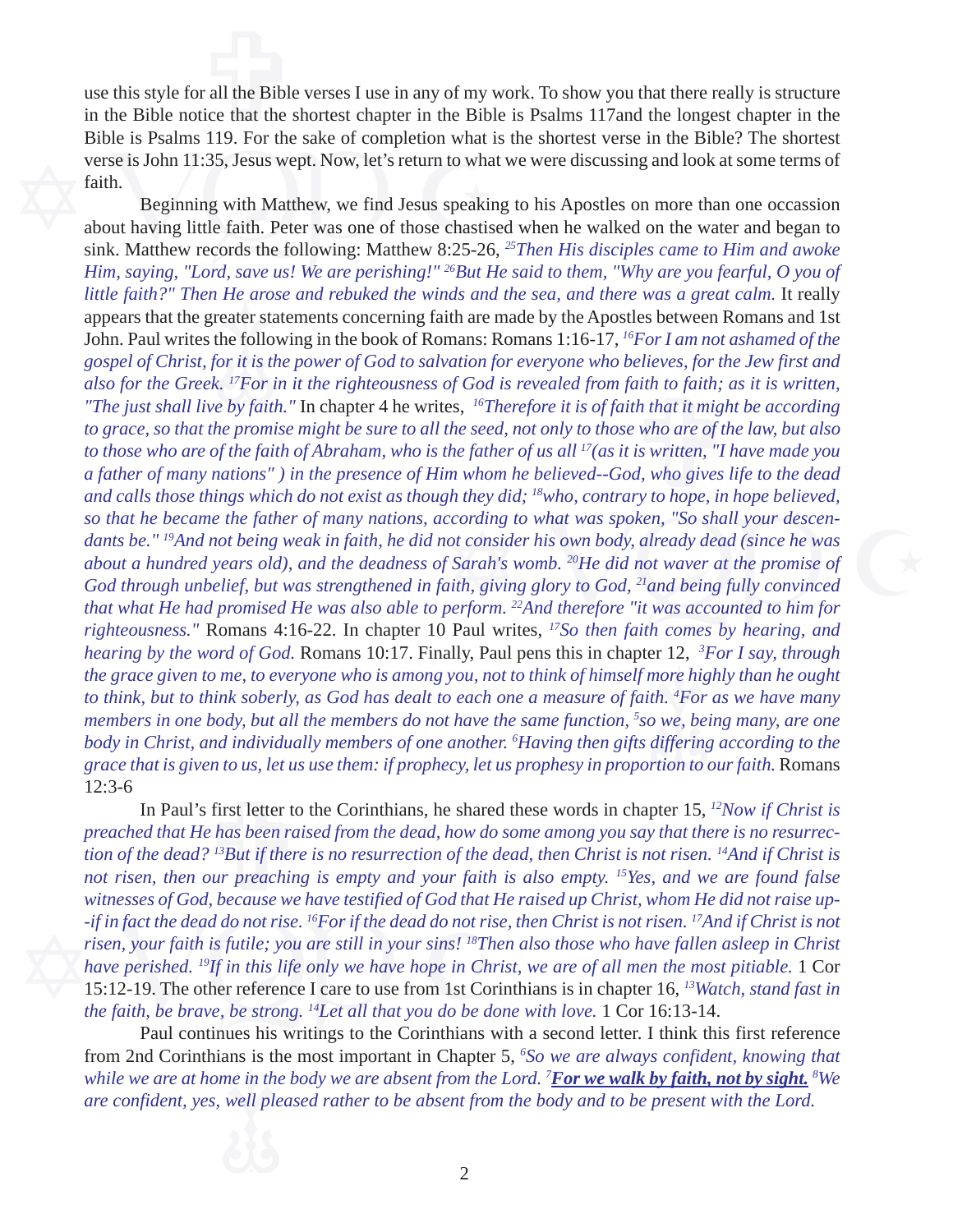Paul states 2 Cor 5:6-8. Paul states the following concerning faith in chapter 10, *15not boasting of things beyond measure, that is, in other men's labors, but having hope, that as your faith is increased, we shall be greatly enlarged by you in our sphere.* 2 Cor 10:15. We find one more reference we'd like to use in chapter 13, *<sup>5</sup> Examine yourselves as to whether you are in the faith. Test yourselves. Do you not know yourselves, that Jesus Christ is in you?--unless indeed you are disqualified.* 2 Cor 13:5.

who sup<br>who sup<br>by the h<br>less." <sup>7</sup>1<br>eseeing *the law, then Christ died in vain."* Gal 2:20-21. The second reference from Galatians is in chapter 3, greatly entarged by you in our sphere. 2 Cor 10.15<br>chapter 13, <sup>5</sup>Examine yourselves as to whether you a<br>**yourselves, that Jesus Christ is in you**?--unless ind<br>We continue with Paul's writings and this tim<br>The first refer The first reference is in chapter 2, *20"I have been crucified with Christ; it is no longer I who live, but*  $\frac{a}{b}$  reached the  $\frac{b}{c}$ <br>t the Scriptu<br>those who be<br>th would afte<br>be justified We continue with Paul's writings and this time we will look at a couple of passages in Galatians. *Christ lives in me; and the life which I now live in the flesh I live by faith in the Son of God, who loved me and gave Himself for me. 21I do not set aside the grace of God; for if righteousness comes through 5 Therefore He who supplies the Spirit to you and works miracles among you, does He do it by the works of the law, or by the hearing of faith?— 6 just as Abraham "believed God, and it was accounted to him for righteousness." 7 Therefore know that only those who are of faith are sons of Abraham. 8 And the Scripture, foreseeing that God would justify the Gentiles by faith, preached the gospel to Abraham beforehand, saying, "In you all the nations shall be blessed." ...; 22But the Scripture has confined all under sin, that the promise by faith in Jesus Christ might be given to those who believe. 23 But before faith came, we were kept under guard by the law, kept for the faith which would afterward be revealed. 24Therefore the law was our tutor to bring us to Christ, that we might be justified by faith. 25But after faith has come, we are no longer under a tutor.* Gal 3:5-8; 22-25.

is chapter 2, <sup>8</sup>For by grace you have been saved through<br>of God, <sup>9</sup>not of works, lest anyone should boast. <sup>10</sup>For we<br>for good works, which God prepared beforehand that we<br>on, we find the following verses in Hebrews cha We take the following from Ephesians chapter 2, *<sup>8</sup> For by grace you have been saved through faith, and that not of yourselves; it is the gift of God, <sup>9</sup> not of works, lest anyone should boast. 10For we are His workmanship, created in Christ Jesus for good works, which God prepared beforehand that we should walk in them.* Eph 2:8-10.

Bringing Paul's writings to completion, we find the following verses in Hebrews chapter 11, *1 Now faith is the substance of things hoped for, the evidence of things not seen. 2 For by it the elders obtained a good testimony. 3 By faith we understand that the worlds were framed by the word of God, so*

*that the things which are seen were not made of things which are visible.* Heb 11:1-3.<br>The half-brother to Jesus, James, also made a statement pertaining to faith in th<br>his book, <sup>1</sup>James, a bondservant of God and of the The half-brother to Jesus, James, also made a statement pertaining to faith in the first chapter of his book, *<sup>1</sup> James, a bondservant of God and of the Lord Jesus Christ,*

*To the twelve tribes which are scattered abroad:*

*Greetings.*

<sup>2</sup>*My brethren, count it all joy when you fall into various trials, 3knowing that the testing of your faith produces patience.* <sup>4</sup>*But let patience have its perfect work, that you may be perfect and complete, lacking n produces patience. 4 But let patience have its perfect work, that you may be perfect and complete, lacking nothing. 5 If any of you lacks wisdom, let him ask of God, who gives to all liberally and without reproach, and it will be given to him. 6 But let him ask in faith, with no doubting, for he who doubts is like a wave of the sea driven and tossed by the wind. 7 For let not that man suppose that he will receive anything from the Lord; 8 he is a double-minded man, unstable in all his ways.* James 1:1-8

The final verse I care to use to show you princ<br>this is the love of God, that we keep His commandme.<br><sup>4</sup>For whatever is born of God overcomes the world<br>world—**our faith**. <sup>5</sup>Who is **he who overcomes** the we<br>God? 1 John 5:3 The final verse I care to use to show you principals of faith rests in 1st John the first chapter,*<sup>3</sup> For this is the love of God, that we keep His commandments. And His commandments are not burdensome. 4 For whatever is born of God overcomes the world. And this is the victory that has overcome the world—our faith. 5 Who is he who overcomes the world, but he who believes that Jesus is the Son of God?* 1 John 5:3-5.

church referenced in chapters 2 and 3 of Revelation the term, **he who overcomes**, is used in the state-<br>ment made about each church. Meaning that, we all, as New Testament believers, need to be overcom-<br>ers. Here is what I If you need to review the term overcomer, or he who overcomes, read the following extracted from my booklet, '*We Are Marching to Hell By Our Own Choice!'* In the verses pertaining to each ment made about each church. Meaning that, we all, as New Testament believers, need to be overcomers. Here is what I want you to really see. There are thirteen promises given to those who overcome.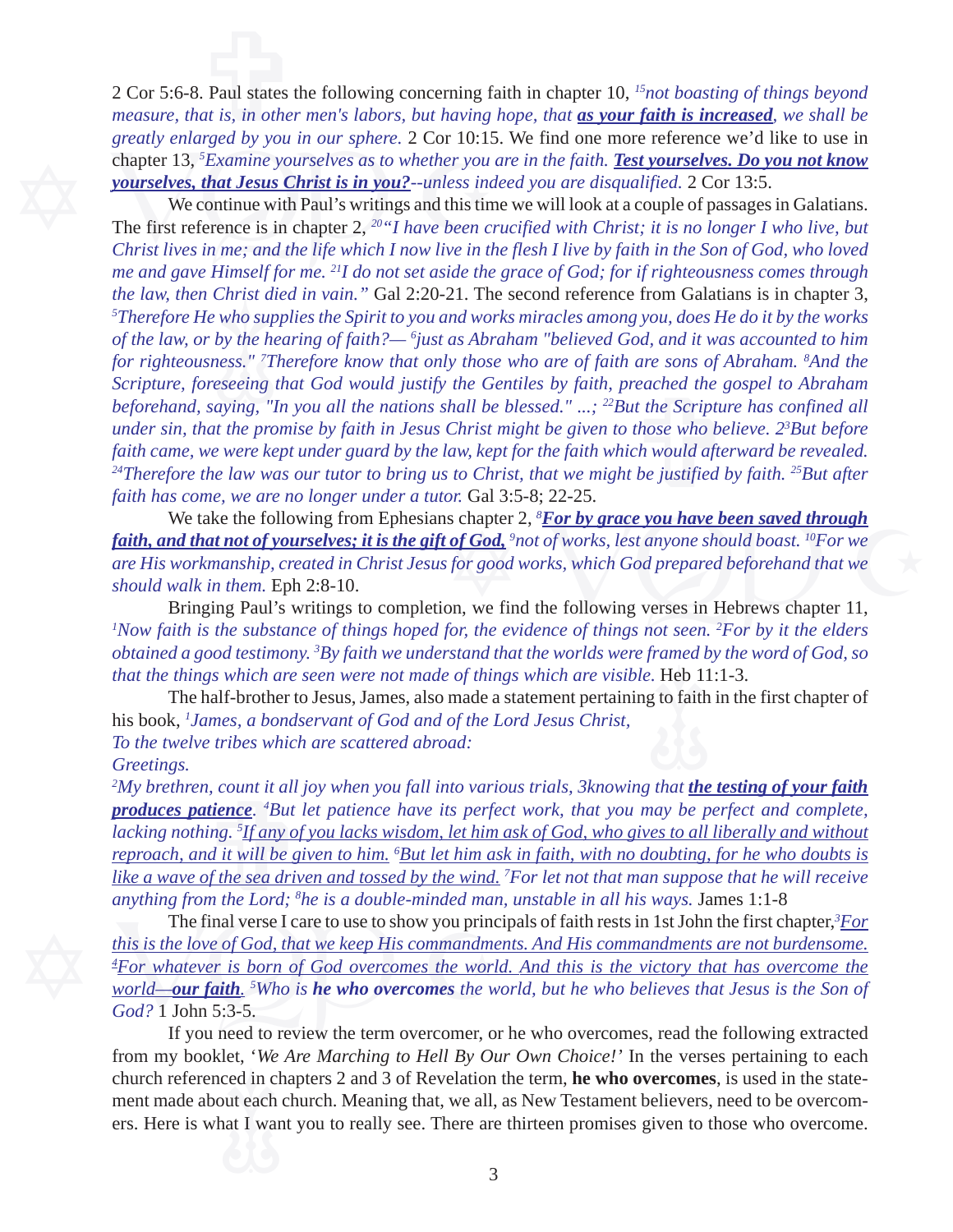those promissus - I will g Here is a list of those promises:

To Ephesus - I will give the right to eat from the tree of life (1).

To Smyrna - overcomers will not be hurt by the second death (2).

To Sinyina - overcomers win not be nuit by the<br>To Pergamum - I will give some of the hidden ma<br>a new name written on it (4).<br>To Thyatira - I will give authority over the nations<br>To Sardis - dressed in white (7). I will nev To Pergamum - I will give some of the hidden manna (3). I will also give him a white stone with a new name written on it (4).

To Thyatira - I will give authority over the nations (5). I will also give him the morning star (6).

 To Sardis - dressed in white (7). I will never erase his name from the book of life (8) I will acknowledge his name before my Father and His angels (9).

 (11). I will write on him My new name (12). To Philadelphia - I will make him a pillar in the temple (10). I will write on him the name of My God

To Laodicea - I will give the right to sit with Me on My throne (13).<br>These are the thirteen promises made to those who overcome the situation of the church is going through. Realize that the last church age represe f in Laodicea this encouragement. Rev 3:19-20: *As many as I love, I rebuke and chasten. <u>Therefore be zealous</u> and repent. Behold, I stand at the door and knock. If anyone hears My voice and opens the door, I will come in to h* spoke of in 2nd Thessalonians 2:3: *Let no one deceive you by any means; for that Day will not come unless* the falling away comes first, and the man of sin is revealed, the son of perdition. The falling away that Paul is These are the thirteen promises made to those who overcome the situation and temptations through which the church is going through. Realize that the last church age represents the falling away that Paul *the falling away comes first, and the man of sin is revealed, the son of perdition.* The falling away that Paul is speaking about is the apathy of the church. Go back and read the full statement that Jesus makes to the church at Laodicea. I'll make it easy for you and give you the important verses, Rev 3:15-16: *I know your works, that you are neither cold nor hot. I could wish you were cold or hot. So then, because you are lukewarm, and neither cold nor hot, I will vomit you out of My mouth.* Jesus also gives to the church at *and repent. Behold, I stand at the door and knock. If anyone hears My voice and opens the door, I will come in to him and dine with him, and he with Me.*

4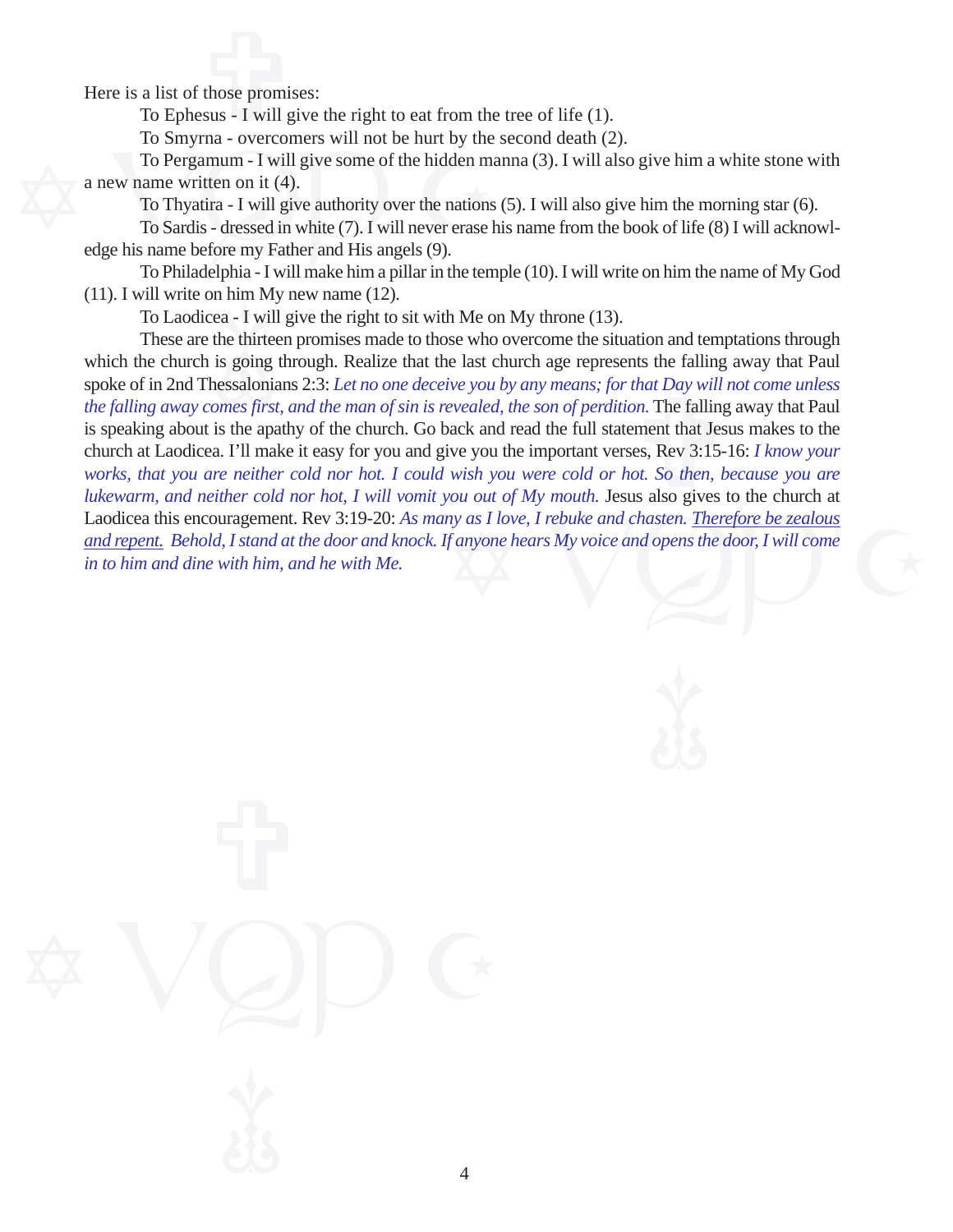## The Covid-19 Crisis

## **The Vaccine to Solve the Problem**

The Vaccine to Solve the Problem<br>Vaccines have been hailed as the miracle, from the new god - SCIENCE, that will help COVID-<br>weary society return to normal. However, honesty is the one ingredient that has been missing from Vaccines have been hailed as the miracle, from the new god - SCIENCE, that will help COVIDvaccine rollout.

> sponse o<br>erica ano<br>our rigl<br>-19 was<br>recoun The response of our government, and the associated media, to Covid-19 is revealing a lot about people in America and ourselves in general. It is showing us how quickly the world can change, how much we take our rights for granted, and how much, or how little, we value truth.

> n gave after<br>
> s, businesse<br>
> dings and fai<br>
> in reality, the<br>
> vould obey the<br>
> meniov fam Covid-19 was the major subject of the first speech Joe Biden gave after entering the White House. Biden recounted how countless Americans have lost their jobs, businesses and homes; how school closures have set children back a year; how graduations, weddings and family reunions have been canceled. He portrayed these people as victims of Covid, when in reality, they were victims of government-imposed lockdowns. He then stated that if Americans would obey the newest batch of restrictions, as part of the Great RESET, the government **might** let them enjoy family get togethers in their backyards by, ironically, Independence Day. That was almost two years ago in 2020.

the intent was taking control away from the citizens of our great country and putting it in the hands of the elite. Somehow, somewhere these elites forgot to look at our Constitution and the God given right to free thought their homes, giving up their businesses and incomes, and sacrificing their constitutional rights. Again, Day. That was almost two years ago in 2020.<br>
oppressive "cure" has been worse than the disease, be it<br>
fact. At the same time no one in the radical establishment<br>
lictably, praised the speech. They continue to support the<br> government's radical agenda by emphasizing their Covid coverage and prominently displaying their Actually, the government's gigantic, oppressive "cure" has been worse than the disease, be it intentional or not, this highlighted that very fact. At the same time no one in the radical establishment will *say* this. Mainstream media outlets, predictably, praised the speech. They continue to support the death trackers. They are helping scare and shame Americans into wearing masks. Then the government recomended two masks, and standing like chess pawns on floor markers 6 feet apart, staying inside the elite. Somehow, somewhere these elites forgot to look at our Constitution and the God given right to free thought. What we really need is to repent and ask God to forgive us of our sins!

and includin<br>science." The<br>go out of the<br>try where free<br>Christians where The scare campaign is coordinated by liberals in politics, big media, Big Tech, big business and beyond, up to and including the United Nations. Many of its most virulent supporters call their political party "the party of science." They accuse those who do not believe in their cause of ignorance, hatred and lying. Yet, they will go out of their way to shove their ways down the common man's throat. Sadly, we no longer live in a country where freedom rings but a country where some people are the elite and the everyday "salt of the earth" Christians who built this country are now persecuted and told to "shut up!"

mix of reel-good advertising, shaming and rear-mon<br>ganda and deceitful techniques that were used for t<br>name of the game. They have taken the idea proclain<br>what in evil good and put it into practice.<br>Vaccinati The scare campaign transitioned in 2021 to pressure everyone to get vaccinated. It included a mix of feel-good advertising, shaming and fear-mongering. This phase is marked by the same propaganda and deceitful techniques that were used for the national lockdown. Lying and deceit are the name of the game. They have taken the idea proclaimed in the Bible of making what is good evil and what in evil good and put it into practice.

#### **Vaccination Deaths**

ment of<br>ting an<br>re some<br>.. Government officials took the normal day to day deaths of the elderly and those critically ill and began counting anyone who died within a few weeks of having a positive Covid-19 test as a Covid death. These are some of the numbers we see on the government and the media's ominous "Covid death" trackers.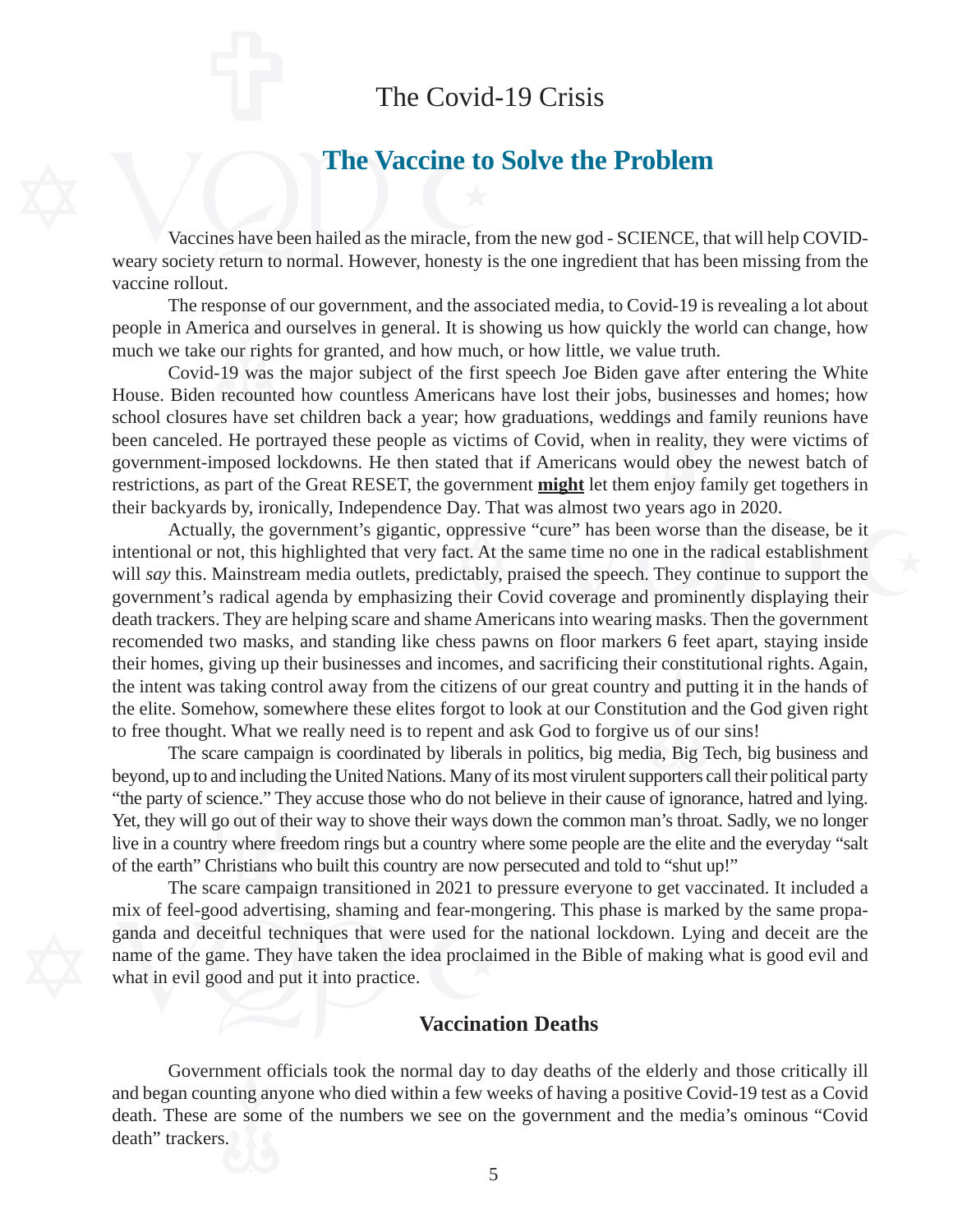there are compineding ractors. It seems the prevailing the risk of death in the first place. The implication is that every day in the United States. They say that many who died from other causes (some as obvious as gunshot The simple reason, this does not support their plans for the controlling of society. The truth is some eryday peop<br>tes of Health Many everyday people believe that dying *with* covid is far different from dying *from* covid! The National Institutes of Health (NIH) and Centers for Disease Control and Prevention (CDC) indicate there are complicating factors. It seems the prevailing thought is that many who get tested are at higher risk of death in the first place. The implication is that there are thousands of deaths from all causes every day in the United States. They say that many who die after a positive Covid test result actually died from other causes (some as obvious as gunshot wounds). But liberal elites reject these objections. people have died after their bodies absorbed not the virus, but the *vaccine.* Therefore, the question remains: is anyone who died 28 to 60 days after having the Covid vaccine a "Covid vaccine death"?

build is the boxed is the second frequency of the set of the set of the set of the set of the set of the set of the set of the set of the set of the set of the set of the set of the set of the set of the set of the set of No! These *same* officials, journalists, experts, commentators and other elites want you to think that dying *with* Covid is the same as dying *from* Covid. The eliteist adamantly insist that dying *with* the vaccine is far different from dying *from* the vaccine. They desire for you to believe that many who die after a Covid-19 vaccine shot actually died from other causes. They directly contradict themselves dishonesty in pursuit of a radical agenda that affects you personally.

side effects. Data released on April 16, 2021 by the U.S. (CDC) states that 86,080 people in America<br>reported serious health problems after taking a Covid-19 vaccine. These include birth defects (71 cases),<br>permanent disab and pressure you to believe both contradictions! This is not an accident. This is dishonesty! And it's dishonesty in pursuit of a radical agenda that affects you personally.<br>Covid-19 vaccines were developed and distributed Covid-19 vaccines were developed and distributed at "warp speed" and began being administered in the U.S. on Dec. 14, 2020. Today, more than 522 million shots have been given to more than 215 million Americans. The Biden-Harris administration continues to urge the remaining unvaccinated Americans to follow suit. Since 2020 there are disturbing details emerging about the various vaccines' reported serious health problems after taking a Covid-19 vaccine. These include birth defects (71 cases), permanent disabilities (1,217 cases), hospitalizations (6,271 cases), and deaths (3,186 cases). There are somewhat similar reports of adverse reactions and deaths in other countries.

vaccine could be 10 times more fatal than the flu shot. That is still a small percentage, but the same<br>politicians and commentators who wring their hands over every death they can tenuously tie back to<br>Covid-19 are suspici One study from the same agency admitted that people who received the vaccines experience anaphylaxis at a rate 10 times higher than the flu vaccine. Anaphylaxis is an allergic reaction so severe that it causes death in 0.7 to 2 percent of cases. This study gives us an early indication that the Covid politicians and commentators who wring their hands over every death they can tenuously tie back to Covid-19 are suspiciously silent about any drawbacks connected to the vaccines.

The anti-vaccine organization Children's Health Defense asked the CDC how it was investigating reports of Covid-19 vaccine deaths, but their questions went unanswered. Remember Dr. Fauci's

Didn't Kill Woman, 78, Who Died Shortly After Having<br>Japan Days After Vaccine, but Link Uncertain;" and "M<br>Vaccine—but Doctors Say Shots Are Safe"?<br>Why rush to emphasize "no evidence Covid-19 v<br>truth, or because they're ad registement, "Shots Are Safe."<br>statement, "Shots Are Safe."<br>The number of report<br>will be in the mid-range or le<br>liberal, mainstream news out<br>has still killed fewer America The number of reported vaccine connected deaths is small, but we have no idea what the effects will be in the mid-range or long term. When much is unknown, why are so many so biased? Why do liberal, mainstream news outlets give wall-to-wall coverage of everything to do with the virus, which has still killed fewer Americans per year than heart disease or cancer, yet present much more favorable headlines about the possible dangers of the vaccine. For example: "Pfizer Covid Vaccine Probably Didn't Kill Woman, 78, Who Died Shortly After Having It;" "Woman Dies from Brain Hemorrhage in Japan Days After Vaccine, but Link Uncertain;" and "Macomb County Man, 90, Dies After Covid-19 Vaccine—but Doctors Say Shots Are Safe"?

Why rush to emphasize "no evidence Covid-19 vaccines cause death"? Is it because they want truth, or because they're advancing an agenda?

dence." Why was there so much questioning in New York state over the cause and effect of the vaccine<br>and the governor's push to have those testing positive to be placed back in the nursing homes where<br>these people resided? Thousands of real-life Americans whose loved ones have died soon after getting vaccinated from no other discernible cause would probably like to talk to the elites who insist there is "no eviand the governor's push to have those testing positive to be placed back in the nursing homes where these people resided?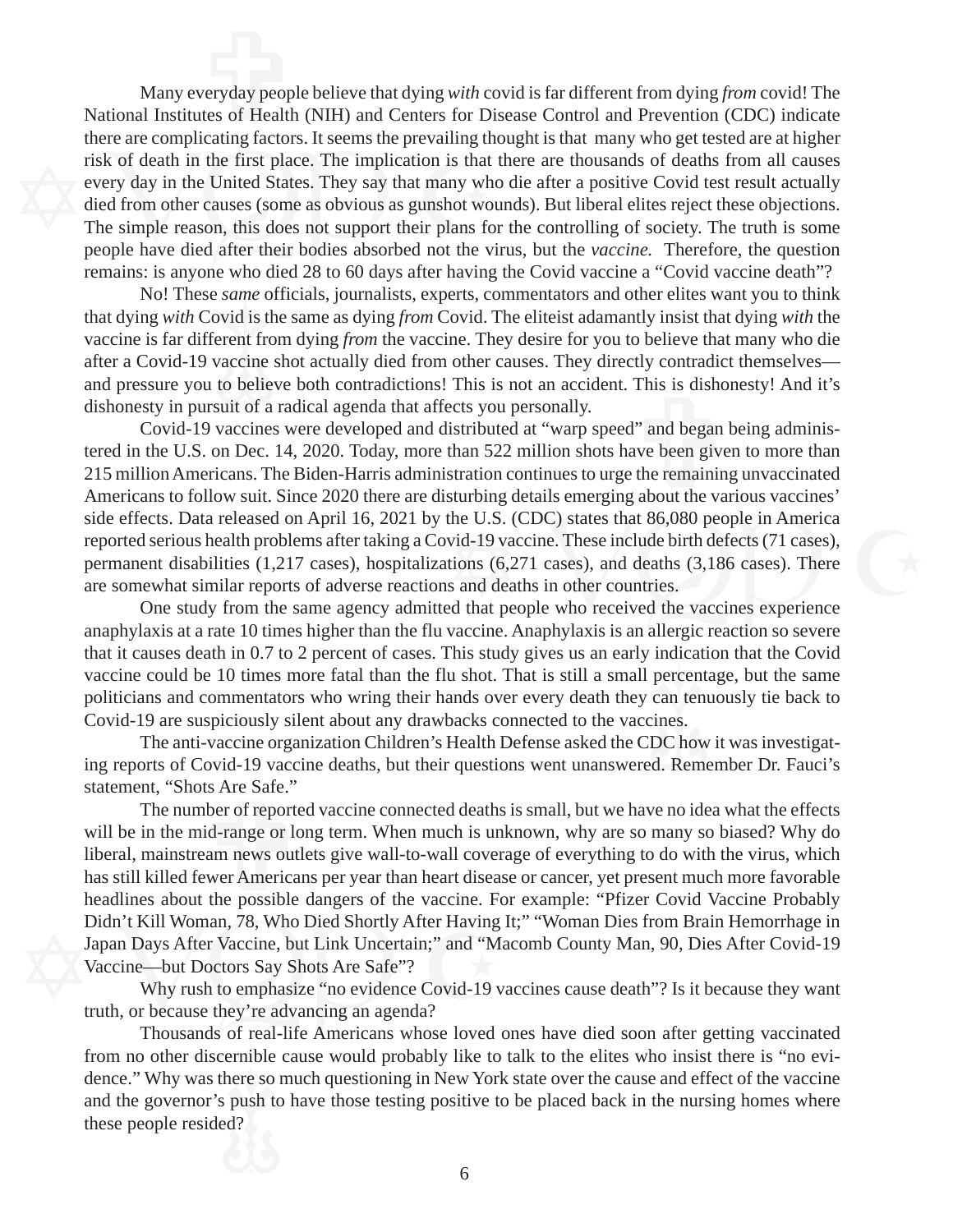er examples<br>hin days of b Other examples we might use could be the family of Kassidi Kurill. She was 39 years old, and she died within days of her second dose of the Moderna vaccine. Her father said she was "healthy and good, then she took the shot," but soon began feeling poorly. After two days in bed, she asked her father to drive her to the emergency room. Doctors told him that her liver was not functioning. Before they could do anything further, her kidneys and heart stopped working.

end that the cause of her death is unknown. Daniel Thayne Simpson, 90, died within a day of getting<br>
innoculated, prompting public health officials to once again repeat, "There is nothing to worry about<br>
with taking the Co anchor Karen Hudson-Samuels, 68, died one day after taking the vaccine, though public health offigood, then she took the shot, but soon began reemig<br>to drive her to the emergency room. Doctors told hi<br>could do anything further, her kidneys and heart sto<br>There have been other scattered reports of y<br>carriages and stillb carriages and stillbirths, in the United States, Canada, Norway, Portugal, Italy, Switzerland and else-There have been other scattered reports of vaccines apparently killing people, including miswhere. Gregory Michaels, 56, died of a hemorrhagic stroke two weeks after he received a shot, and his widow affirms that he died "due to a strong reaction to the Covid vaccine." Former Detroit news innoculated, prompting public health officials to once again repeat, "There is nothing to worry about with taking the Covid-19 vaccines."

One man interviewed by American Broadcasting Company (ABC) News talked about "spuri-<br>tionships" and says that sickness and death occurring "in proximity" to something does not<br>nat particular thing caused the sickness and d ous relationships" and says that sickness and death occurring "in proximity" to something does not prove that particular thing caused the sickness and death. Of course, he is correct that something happening before another thing is often not its cause. My question would have to be, why isn't the same logic applied to Covid death counts, which are engineered to be as high and as terrifying as possible?

#### **Vaccination - The Common Denominator**

The Common Denominator<br>tho seem to have no side effects or signs of illness. These<br>of people from contracting coronavirus, and could facili-<br>in dangers associated with these vaccines. The concerns vaccines are apparently preventing millions of people from contracting coronavirus, and could facili-Plenty of people get these vaccines who seem to have no side effects or signs of illness. These tate a return to pre-covid normality for many.

 are significant enough that more than 20 countries have revoked their authorizations for the distribu-That said, there is *also* evidence of some dangers associated with these vaccines. The concerns tion of certain Covid vaccines (while permitting and promoting others).

Exercise Superior State<br>
Superior Separate Separate Separate Superior Separate Superior Separate Superior Separate Superior Separate S<br>
Superior Separate Superior Separate Superior Separate Superior Separate Superior Separ Yet America's government, with the support of the media and many businesses, are ignoring this evidence and proceeding with efforts to make vaccinations universal. On one hand, they have proven themselves willing to take every possible measure to prevent Covid deaths, even to the point of shutting down the national economy. But, on the other hand, anyone who expresses concerns about the safety of the vaccines is ridiculed for their ignorance. The contrast is alarming.

m the national<br>vaccines is in<br>most obvious<br>individual free<br>is increasin<br>mpulsory if The most obvious common denominator in both of these positions is that they involve people sacrificing individual freedom and the government gaining more control over the lives of the people. The pressure is increasing to ignore the risks and get the shot! For a growing number of people it is becoming compulsory if they want to keep their job. American's freedom of choice is being squeezed out. Once the government gains that much power over people's rights, including their health, you can be sure it won't give it up!

be sure it won't give it up!<br>Experts, continue to say that proving a vaccin<br>because a vaccine almost never *causes* death, or co<br>interests at stake, this includes rich pharmaceutical co<br>an already excessively large governm interests at stake, this includes rich pharmaceutical companies, the medical industry and the agenda of Experts, continue to say that proving a vaccine as a cause of death almost never happens. Is that because a vaccine almost never *causes* death, or could there be other reasons? There are powerful an already excessively large government getting even bigger.

This is not the government doing its best with a bad situation. This is the government taking a fairly standard flu epidemic and manipulating it to expand its power and prepare for even greater manipulation and control. Ev developed, rapidly approved, emergency-authorized vaccines that are still partially under clinical trial. America has even deployed National Guard troops to inject millions of Americans with rapidly standard flu epidemic and manipulating it to expand its power and prepare for even greater manipulation and control. *Even when doing so could be killing some people.*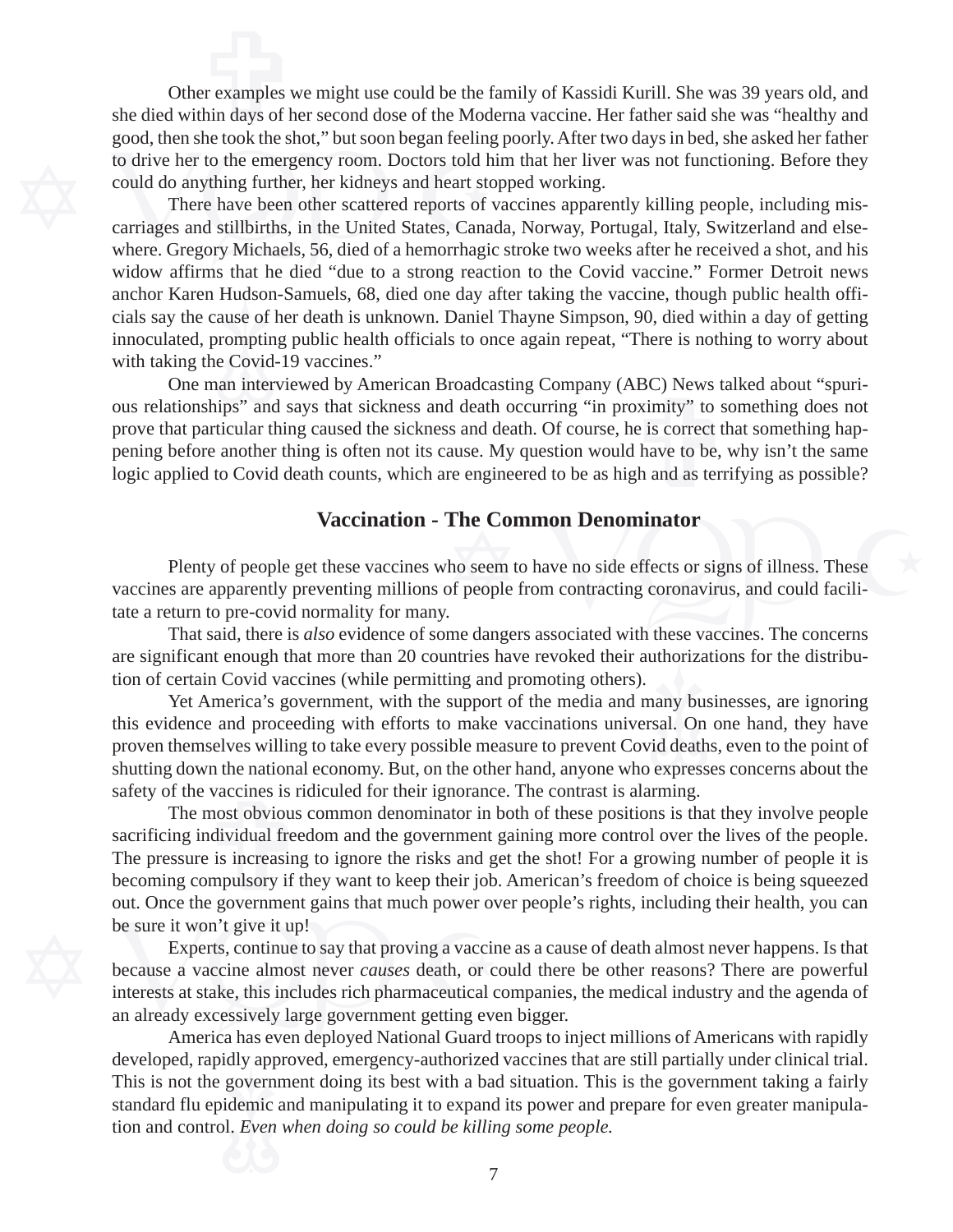#### **An Ungodly Mixture**

How can public health officials be so sure these v<br>research and development before medical professionals<br>Pfizer and Moderna developed Covid-19 vaccines in a<br>tested by comparison to the normal process, which still<br>In 1976, How can public health officials be so sure these vaccines are safe? It normally takes a decade of research and development before medical professionals declare a vaccine "safe" for human use. Both Pfizer and Moderna developed Covid-19 vaccines in a single year. These vaccines have barely been tested by comparison to the normal process, which still doesn't yield side-effect-free vaccines.

 Barré syndrome. The connection of this syndrome to the vaccine is debated, but it still highlights the In 1976, when Army recruits at Fort Dix, in New Jersey, fell ill from a virulent form of swine flu, President Richard Nixon rushed out a vaccination program. About 45 million Americans received a new, experimental vaccine, and 450 of them developed a rare neurological condition called Guillainrisks of "warp speed" vaccine development.

ed" vace<br>ed" vace<br>type c<br>t manu be painogens<br>Covid vaccin<br>cleic acid to<br>conavirus pro<br>mce. So inste<br>engineered a This risk becomes even more concerning when you realize that Pfizer and Moderna have developed a brand-new type of vaccine. Normal vaccines use dead or inactive pathogens to prompt the human body to start manufacturing antibodies against that pathogen. The Covid vaccine is different. It is the first-ever MRNA vaccine. It uses a specialized sequence of ribonucleic acid to hijack a human cell's protein-making machinery and instruct it to start manufacturing coronavirus proteins—specifically the spike protein that gives the coronavirus its crown-like appearance. So instead of injecting people with dead covid-19 cells, doctors are injecting them with highly engineered acids that cause human cells manufacture coronavirus proteins instead of human proteins.

## IN THE VACCINE. YOUR BODY

Substances used in the development and actual content of the main emergency-authorized vaccines.

- Altered mRNA
- Adenovirus 26
- ((4-hydroxybutyl)azanediyl) bis(hexane-6,1-diyl)bis
- (2-hexyldecanoate), 2<br>
[(polyethylene glycol)-2000]-N,N-<br>
ditetradecylacetamide<br>
 1,2-Distearoyl-snglycero-3-<br>
phosphocholine<br>
 SM-102<br>
 1,2-dimyristoyl-rac-glycero3-
- 
- $-SM-102$
- 
- 
- 
- 
- Source: Hackensack Meridian Health • Cell lines from an aborted baby

cines, if<br>cines, if<br>to autoin<br>what the<br>ould the take more risks" (Nov. 17, 2020). He then noted that there are bite claims to the contrary, scientists still have no real<br>e unintended consequences of injecting people with<br>be. This is a game-changing and potentially danger-<br>ogy. Tal Brosh, head of the Infectious Disease Unit at<br>uta A Despite claims to the contrary, scientists still have no real idea what the unintended consequences of injecting people with MRNA will be. This is a game-changing and potentially dangerous technology. Tal Brosh, head of the Infectious Disease Unit at Samson Assuta Ashdod Hospital in Israel, told the *Jerusalem Post,* "There is a race to get the public vaccinated, so we are willing to unique and unknown risks to MRNA vaccines, including systemic inflammatory responses that could lead to autoimmune diseases.

Ultimately it is too early to tell what the long-term effect of this new technology will be. You would think people would take such warnings more seriously.

"This is not your normal flu vaccine," noted Dr. Carrie Madej, an internal medicine specialist in Georgia. "This is something totally different. This is a witches' brew. I've never seen anything like this in science or medicine."

me thoxypolyethylene glycol-2000 contain polyethylene<br>
[PEG2000-DMG] rashes, nausea, vom<br>
• 1,2-distearoyl-snglycero-3-<br>
phosphocholine [DSPC] aborted in 1973 and<br>
• Tromethamine & Tromethamine<br>
hydrochloride Madej's compa a chimpanzee. If you added the eye of a newt and toe of a frog, Dr. The Pfizer and Moderna versions of the Covid-19 vaccine contain polyethylene glycol—a petrochemical known to cause skin rashes, nausea, vomiting, difficulty breathing and shock. And the AstraZeneca version was developed using kidney cells from a baby aborted in 1973 and a cold-causing virus isolated from the stool of Madej's comparison to a "witches' brew" might become literal. Millions are injecting themselves with this cocktail of chemicals and experimental molecules hoping that it will protect them. Even so, in some few cases, this brew ultimately kills them!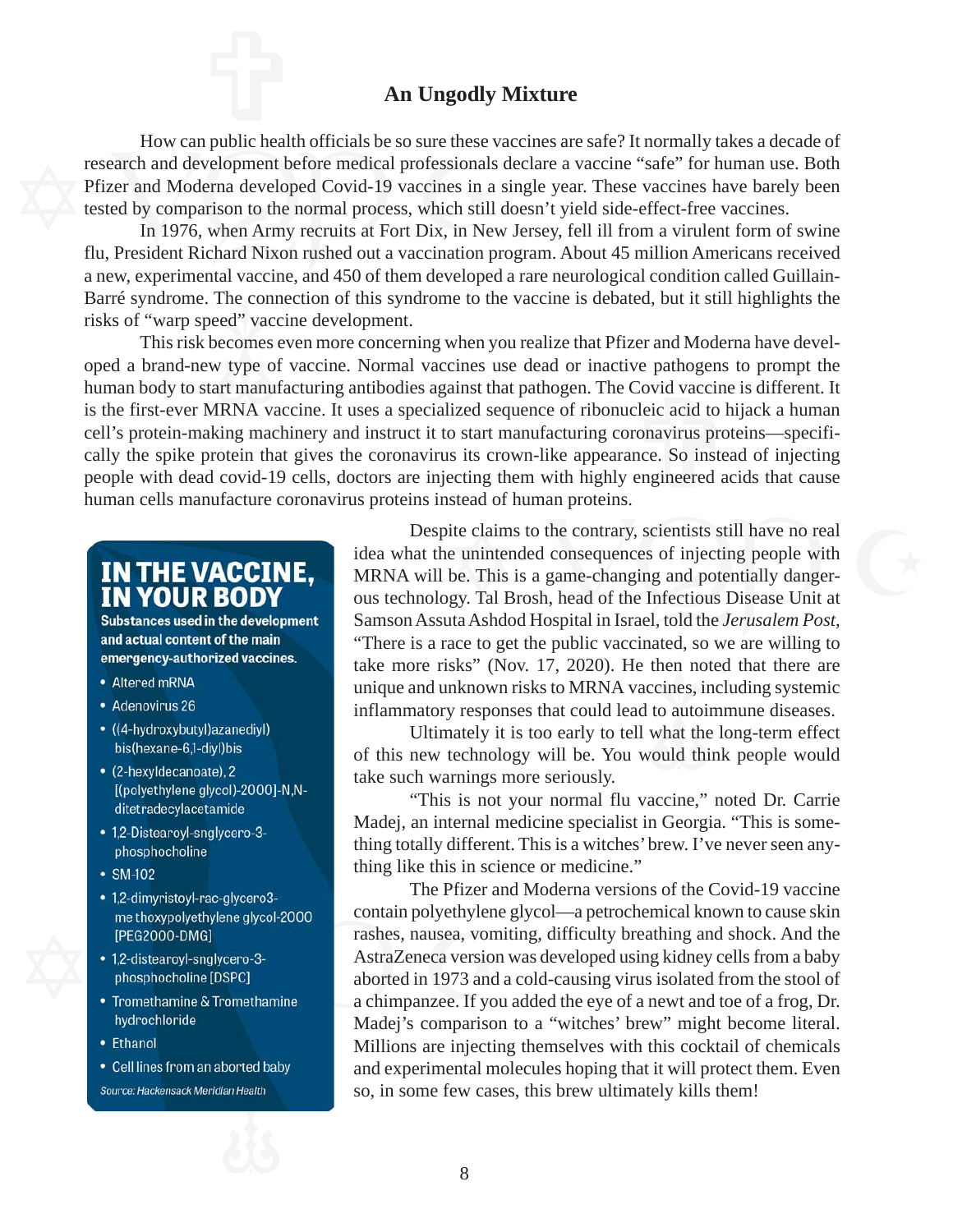#### **Divine Healing**

 and has everything to do with pharmaceutical stockholders and political agendas. Now is a good time to begin thinking about v<br>all put our trust in something. Most of us place it part<br>even when that establishment is inherently limited<br>even when what it discovers is then discovered to b<br>that advancements that advancements in science are constantly outpaced by advancements in disease. The modern day Now is a good time to begin thinking about where you put your trust for health and healing. We all put our trust in something. Most of us place it partialy or wholly in the realm of medicine. We do this even when that establishment is inherently limited to what human beings can scientifically discover, even when what it discovers is then discovered to be inadequate just months or weeks later. It seems medical method of "healing" is not to return the body to its natural state but to make it even less natural with chemicals and scalpels. The medical industry of today has nothing to do with science or healing

thing to<br>ling you<br>pgical la<br>health.<br>al scien Regarding your *health,* your body, your life, you need to understand the truth. The truth is that physical, biological laws exist. Obeying them *causes* an *effect* of good health. Breaking them *causes* an *effect* of poor health.

g, with the u<br>ct, we can tra<br>The sufferer l<br>son plus one<br>listorted theo Medical science operates primarily on this method: attempting, with the use of medicines, to prevent God's law from exacting its penalty. That theory says, in effect, we can transgress God's law and then prevent God's law from exacting its penalty. The theory is: The sufferer has in his body one poison, so we add another poison in the form of medicine. And one poison plus one more poison equals no poison!" The Covid-19 vaccine rollout is a full expression of this distorted theory.

eator who created them. God's arithmetic is one poison<br>yes, it requires obeying the laws of the Creator and even<br>"If thou wilt diligently hearken to the voice of the Lord thy<br>ght, and wilt give ear to his commandments, and It is amazing the lengths to which human beings will go to cure themselves, so long as they can avoid submitting to the laws of the very *Creator* who created them. God's arithmetic is one poison *minus* that one poison equals no poison. And yes, it requires obeying the laws of the Creator and even the intervention of the Creator.

 God has power to heal. He promises, *"If thou wilt diligently hearken to the voice of the Lord thy God, and wilt do that which is right in his sight, and wilt give ear to his commandments, and keep all his statutes, I will put none of these diseases upon thee, which I have brought upon the Egyptians: for I am the Lord that healeth thee"* (Exodus 15:26).

true Chi<br>the resu<br>vy soul,<br>" (Psalr This does not mean true Christians never get sick. It means that a true Christian need not panic, nor get injected with a vaccine, and suffer the side effects. Sickness is the result of broken physical laws, and God promises to *heal* upon repentance: *"Bless the Lord, O my soul, and forget not all his benefits: Who forgiveth all thine iniquities; who healeth all thy diseases*" (Psalm 103:2-3).

### **Divine Healing and Faith**

my family would be there at the hospital the next da<br>folks and I didn't need any of them, nor expected ar<br>explain that I only needed three people to be in the c<br>the doctor who would perform the surgery and my Go<br>the surger the surgery. Anyone else in the operating room were meer extras who would assist. After this discussion e believed f<br>lso in myself I have believed for well over fifty years that God could heal. I've witnessed His healing in others and also in myself. I had open heart surgery for a quadruple by-pass in 1998 and was released from the hospital three days after my surgery. When asked, during the preperation for surgery, who of my family would be there at the hospital the next day? I told the nurse that my family were working folks and I didn't need any of them, nor expected any of them, to be there the next day. I went on to explain that I only needed three people to be in the operating room. They being myself as the patient, the doctor who would perform the surgery and my God who would guide the doctor's hands to perform I had a male nurse to come into my room and we had the following discussion:

"I understand that you are a religious person?" He asked.

d like to "Yes, I'd like to believe that I am." I said.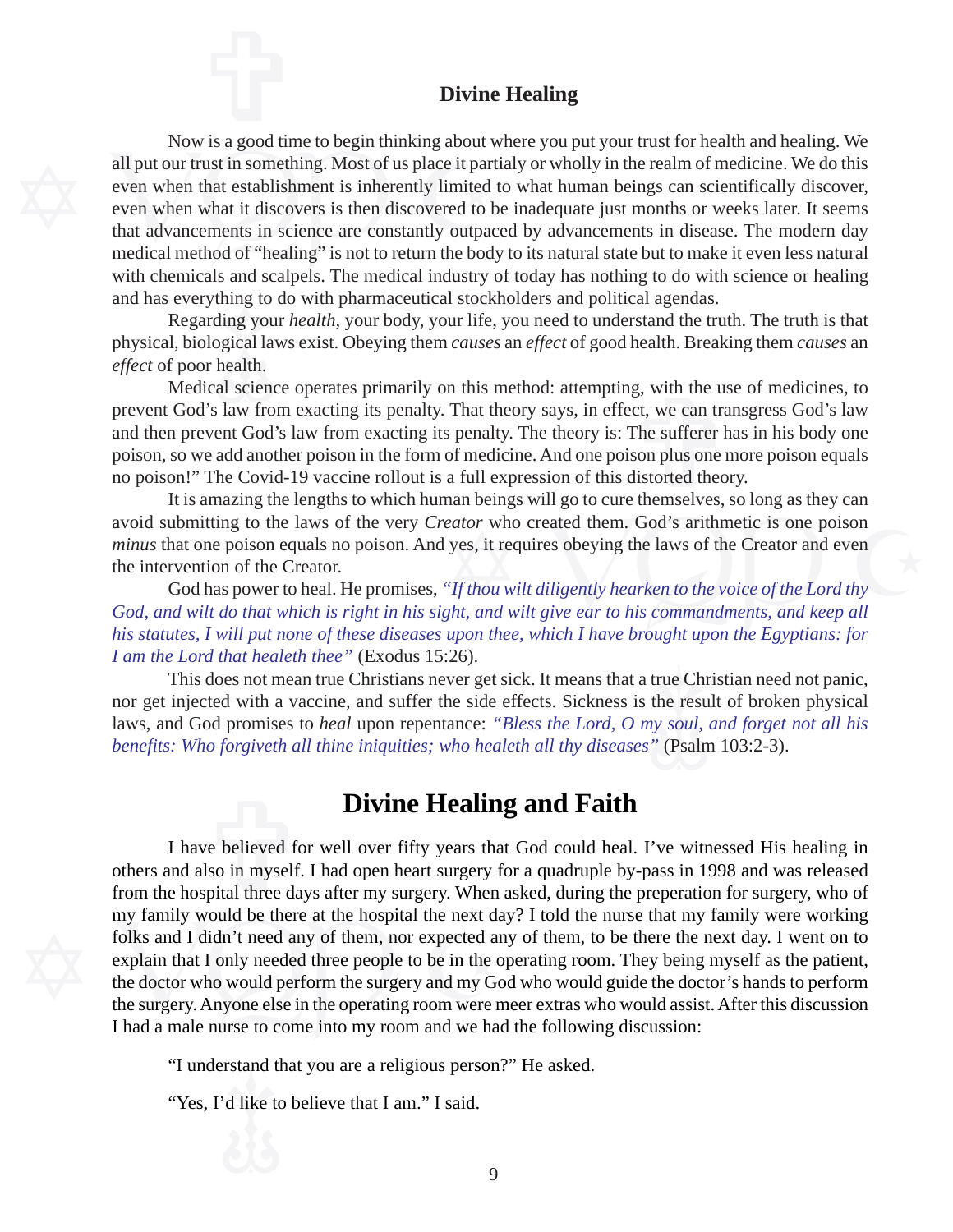you mind if "Would you mind if I asked you a question?" He asked.

"No, I don't mind." I replied. "What would you like to know?"

Exercise<br>I never<br>two pas<br>to grow Therefore, the simple answer for the full name of God is 'I AM, The Way, To The Comforter!'" The He said, "I really don't understand the Trinity, ca<br>one being?" "Well!" I said, "I've always tried to think t<br>for that would be in the names that God, in each person<br>to Moses in the burning bush, told Moses, when Mose<br>Phar to Moses in the burning bush, told Moses, when Moses asked who it was that was sending him to He said, "I really don't understand the Trinity, can you explain how God can be three persons in one being?" "Well!" I said, "I've always tried to think things through in simple terms and my answer for that would be in the names that God, in each personage, has called Himself. God, when appearing Pharoh said: "Tell them, 'I AM!'" I continued saying, "Jesus said He was 'The Way' and just prior to His crucifiction He said to the disciples that He had to go away in order to send 'The Comforter.' man had that look about him that he had just realized a revelation, and a smile came on his face. He said, "Thank you! I never thought of it that way, but it does make sense."

nd of the Lamb shall be in it, and His servants shall<br>
e shall be on their foreheads. <sup>5</sup>There shall be no night<br>
r the Lord God gives them light. And they shall reign<br>
ne together to question your faith and how much you<br> *causeth the grass to grow for the cattle, and herb for the service of man: that he may bring forth food out of the earth; <sup>15</sup>And wine that maketh glad the heart of man, and oil to make his face to shine, and bread whic* There are two passages I'd like for you to see and understand. First, Psalms 104:14-15, *14He out of the earth; 15And wine that maketh glad the heart of man, and oil to make his face to shine, and bread which strengtheneth man's heart.* (KJV) The second passage is Revelation 22:1-5, *<sup>1</sup> And he showed me a pure river of water of life, clear as crystal, proceeding from the throne of God and of the Lamb. 2 In the middle of its street, and on either side of the river, was the tree of life, which bore twelve fruits, each tree yielding its fruit every month. The leaves of the tree were for the healing of the nations. 3 And there shall be no more curse, but the throne of God and of the Lamb shall be in it, and His servants shall serve Him. 4 They shall see His face, and His name shall be on their foreheads. 5 There shall be no night there: They need no lamp nor light of the sun, for the Lord God gives them light. And they shall reign forever and ever.*

bal age<br>tion for<br>Penguin pertaining to faith. In the second section, I showed you mankind's answer to the Covid-19 pandemic. We are discussing several things that come together to question your faith and how much you truly believe God. In the first section of this booklet, I showed you many verses in the New Testament In this section, I would like to present to you a presentation of particular herbal agents which have an antiviral effect. The statements that I will make are extracted from "Prescription for Herbal Healing," Copyright © by Phyllis A Balch, CNC, and printed by Avery, a member of Penguin Putnam Inc, New York.

us, increases t<br>prevent viral<br>depressing o<br>elon (momor Astragalus, increases the immune system's production of interferon, which stimulates the creation of proteins that prevent viral infection. Astragalus has an unusual ability to stimulate certain immune functions while depressing others.

Bitter Melon (momordica), a useful agent for treating infections caused by retroviruses. One of the world's most widely used herbs for the treatment of diabetes. NOTE: Do not use if you are hypoglycemic.

hypoglycemic.<br>Cat's Claw, is an anti-inflammatory agent and in<br>insulin for diabetes or if pregnant or nursing.<br>Echinacea, is used to boost the immune system, Cat's Claw, is an anti-inflammatory agent and immune stimulant. NOTE: Do not use if taking insulin for diabetes or if pregnant or nursing.

Echinacea, is used to boost the immune system, treat colds and flu and reduce inflammation.

tions with<br>ed in the percent of flu infections within 72 hours. In the same trial, patients receiving a placebo needed six days Elderberry, stimulates the immune system. A clinical trial of elderberry found that it cured 90 to recover. Best used in the form of Sambucol, or standardized extract form.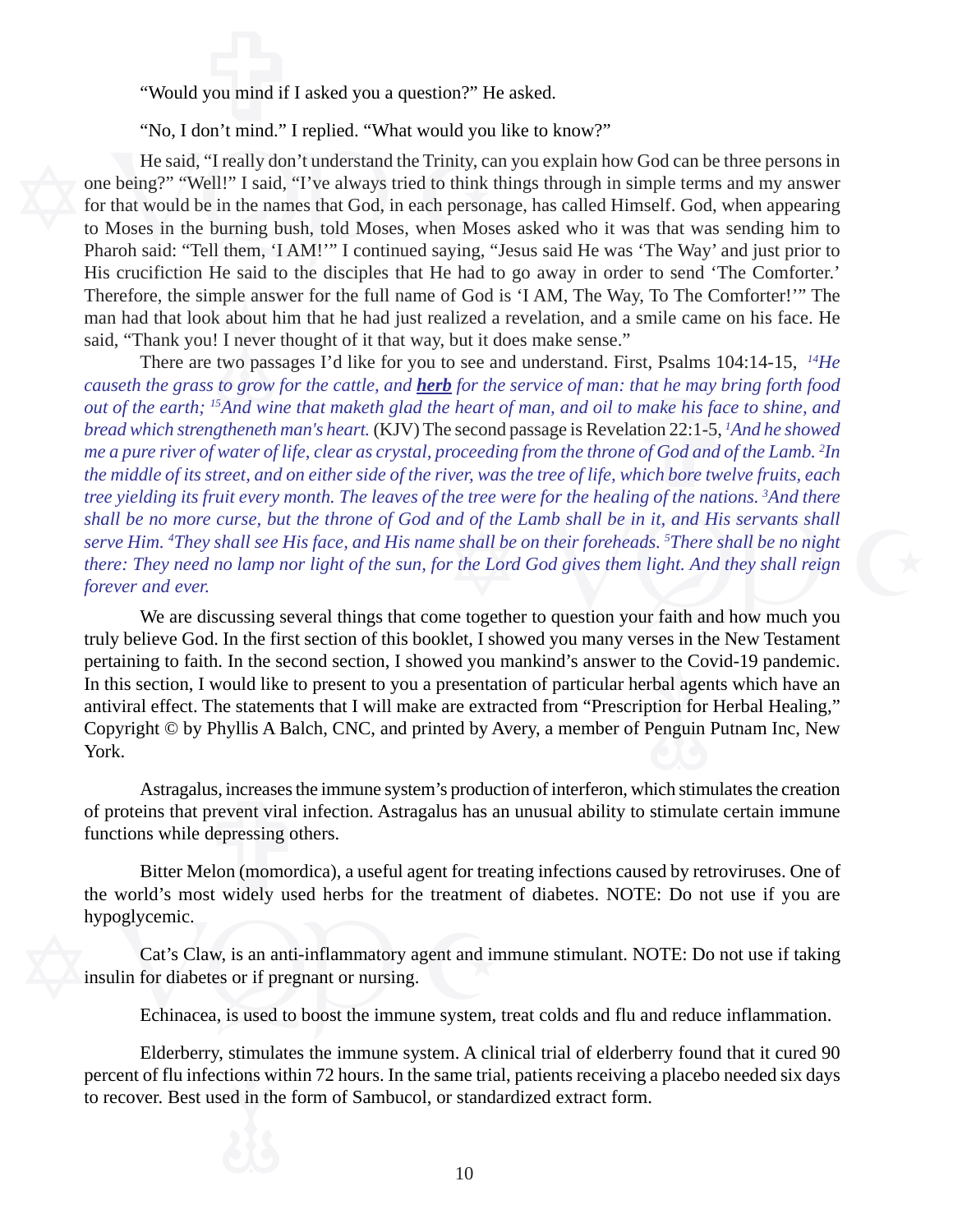ger, the componentation Ginger, the compound shagaol kills cold viruses at a concentration of less than one part per million, a concentation comparable to that found in raw ginger. This makes the unprocessed herb an effective treatment for colds, and its pain-relieving properties make it useful for treating flu and strep throat.

Enective treatment for colds, and its pam-reneving<br>throat.<br>Licorice, saponins encourage the multiplicat<br>digest infectious bacteria. Laboratory tests show the<br>number of viruses, including those that cause measle<br>from chichk Licorice, saponins encourage the multiplication of macrophages, immune cells that engulf and digest infectious bacteria. Laboratory tests show that licorice has a direct antiviral effect against a number of viruses, including those that cause measles, herpes, and Newcastle disease (a disease passed from chichkens to people), even without involving immune functions.

Maitake, significantly boost the immune system and build immune reserves.

e, signi<br>eaf, is b<br>appears<br>an shut Olive leaf, is beneficial in treating conditions caused by virus, retrovirus, bacteria, or protozoa. The olive leaf appears to be a true antiviral compound.

ruses A and<br>mulate the in<br>alate the imm Skullcap, shuts down the replication process in influenza viruses A and B, as long as it is administered between 18 and 54 hours before infection. It does not stimulate the immune system, but instead acts against the viruses themselves.

Shiitake, contains polysaccharides (complex Sugars) that stimulate the immune system to fight colds.

Turmeric, its principal chemical component, curcumin, fights viral infections, cancer, and arthritis through its potent antioxidant action, curcumin stimulates the production of T cells.

Solution Concept and Solution Sphere and Solution Sphere and Solution<br>
Sphere and Solution of Teells.<br>
Is seem to be a great fighter in those who have already<br>
Solution seem to throw off the virus much quicker than those There has been talk lately that T cells seem to be a great fighter in those who have already contracted Covid-19. Those with high T cell count seem to throw off the virus much quicker than those who do not have a high T cell count. For those who wonder about T cells, or even NK Cells I'm adding the following:

p<br>major<br>pus cells<br>pnse, pr T Cell, any of a group of immune system cells. There are two major types, helper T cells coordinate the immune response against infectious microbes and cancerous cells, enabling the body to defend itself. Meanwhile, suppresser T cells suppress the immune response, preventing the immune

system from attacking the body itself.<br>NK Cell, Natural killer cell.<br>chemicals to destroy cancer cells and<br>In order to increase the bodies NK Cell, Natural killer cell. An immune system cell, activated by antibodies, that secretes chemicals to destroy cancer cells and infectious microbes.

In order to increase the bodies count of either NK or T cells I recommend the following two items from Swanson Vitamins: Active Hexose Correlated Compound (AHCC) Swanson SWU1045. BioDefense NK+ Swanson SWU1043.

BioDefense NK+ Swanson SWU1043.<br>I am not a medical doctor and do not make an<br>I am providing this information strictly for the sake of<br>live in the vicinity of Amish or Mennonite families as<br>groups depend upon natural healin groups depend upon natural healing far more than any other group of people. Other sources of informa-I am not a medical doctor and do not make any claims pertaing to any of the herbs listed herein. I am providing this information strictly for the sake of providing information to you. If you happen to live in the vicinity of Amish or Mennonite families ask them who is their herbalist. Normally, these two tion would be a good health food store.

 Covid-19 virus: Finally, for my own personal use, my family takes the following for warding off cold, flu or

:<br>1 Echin<br>2 Vitan 1 Echinacea 2 Vitamin A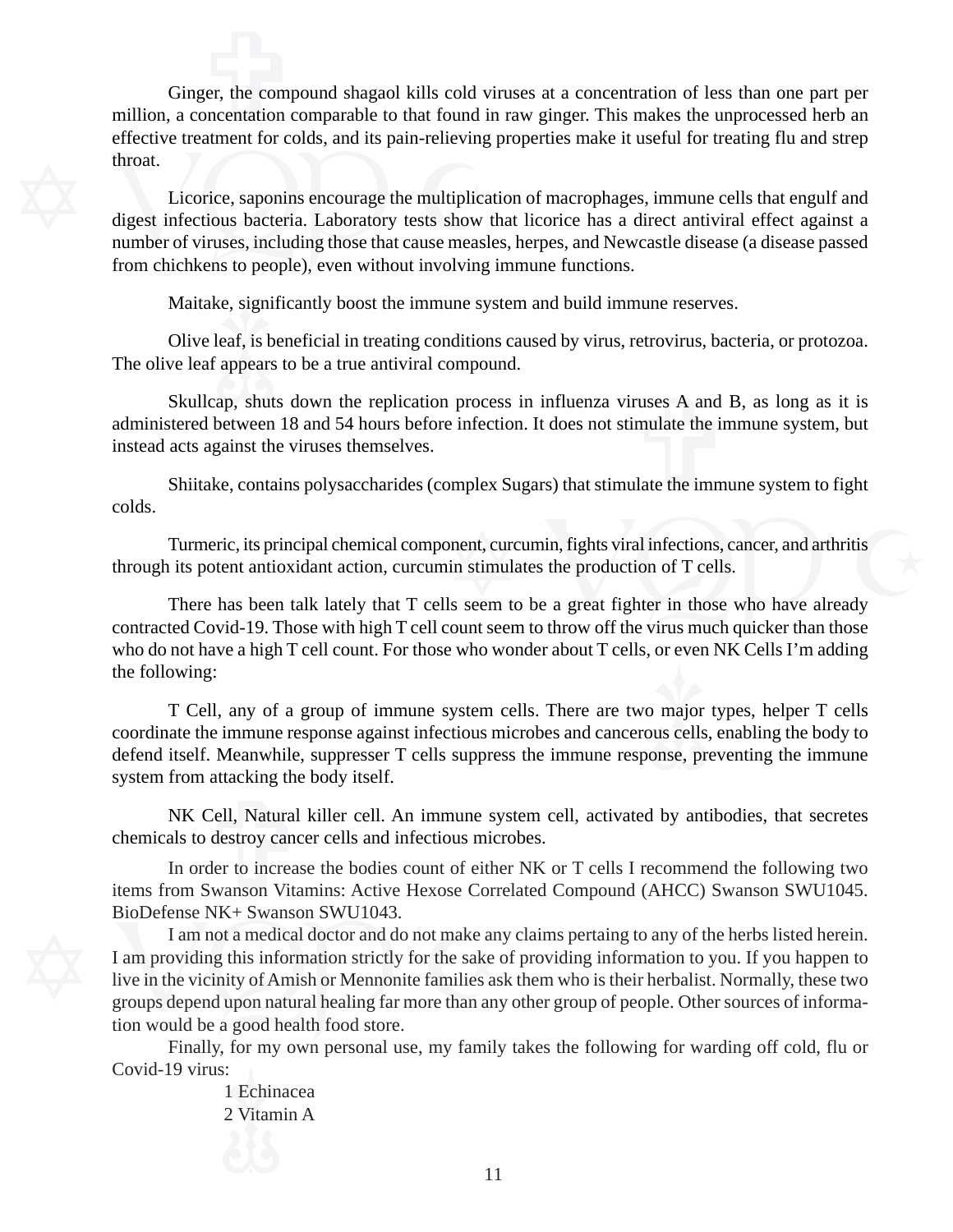S vitalinin DS<br>these are only taken when we feel that w<br>As a precautionary defense prior to going to the<br>1 Olive Leaf<br>1 Echinacea l<br>Vitamin B1<br>I Vitamin C 1 Vitamin B12 1 Vitamin C 3 Vitamin D3 these are only taken when we feel that we are coming down with something.

As a precautionary defense prior to going to the grocery, bank, doctor's office, etc., we take

1 Olive Leaf

1 Echinacea

1 Tablespoon Elderberry extract.

#### **Statement of Faith**

Statement of Faith<br>I would like to see every American who claims to be a Christian stand up and declare the truth,<br>scream for honesty in our government and love our fellow man. We need to stop this false religion that by the millions. He even told Satan to his face that He only followed the One True God and did not<br>worship idols. Jesus used His God given wisdom to illustrate to the humanistic priests at the temple<br>that they were wrong i and up and do<br>to stop this fa<br>ockery of wh<br>us honored C<br>red the Ten C<br>ted to sin. Je: I would like to see every American who claims to be a Christian stand up and declare the truth, Satan has lured us into following. Oh yes, this religion we practice is a mockery of what Jesus taught. Consider that Jesus taught on the Sabath, not the first day of the week. Jesus honored God's feast days and did not make up phony days just for mankind's pleasure. Jesus followed the Ten Commandments and did not bend any of those to make it more tolerable for those who wanted to sin. Jesus honored the innocent and said, let the little children come unto me, he did not tolerate the killing of innocent babies worship idols. Jesus used His God given wisdom to illustrate to the humanistic priests at the temple that they were wrong in their practices of the law. Jesus came, not to destroy the law, but to fulfill the law. Every aspect of the law was to be completed as God dictated the first five books of the Bible to Moses. Not a single comma or quote could be out of place.

ill be pe<br>gin the 2<br>en bound<br>wars that to your knees and pray that God will forgive your rebellious attitude toward Him. I understand that I If you have any desire of your grandchildren having a life lived on the earth, you need to drop just walked out onto thin ice. The reign of Jesus will take place and there will be people on the earth. What you must understand is that there will only be a few left on earth to begin the 1000 year reign of Christ and all of them will have to be sinless. Remember, Satan will have been bound and there will be no evil influence at the beginning of the 1000 years. You need to look at the wars that are to come, the three and a half years of tribulation and then the three and a half year period of the Great Tribulation under the government and religion of the Antichrist.

kingdon<br><sup>'</sup>srael.'<br>u turn a *all that I have commanded you, and if you keep My statutes and My judgments, 18then I will establish* is no rain, or command the locusts to devour the land, or command the locusts to devour the land, or **every**  $\frac{1}{2}$  **heaple who are called by My name will humble thems**  $\frac{1}{2}$  **from their wicked ways, then I will he**  *15Now My eyes will be open and My ears attentive to prayer made in this place. 16For now I have* years of trip<br>nment and re<br>bu with these<br>My *covenant*<br>ne following<br>, <sup>12</sup>Then the I leave you with these verses to think about: Ex 19:5, *Now therefore, if you will indeed obey My voice and keep My covenant, then you shall be a special treasure to Me above all people; for all the earth is Mine.* The following is a statement God made to King Solomon, notice the verse I highlighted. 2 Chron 7:12-22, *12Then the Lord appeared to Solomon by night, and said to him: "I have heard your prayer, and have chosen this place for Myself as a house of sacrifice. 13When I shut up heaven and there is no rain, or command the locusts to devour the land, or send pestilence among My people, 14if My people who are called by My name will humble themselves, and pray and seek My face, and turn from their wicked ways, then I will hear from heaven, and will forgive their sin and heal their land. chosen and sanctified this house, that My name may be there forever; and My eyes and My heart will be there perpetually. 17As for you, if you walk before Me as your father David walked, and do according to the throne of your kingdom, as I covenanted with David your father, saying, 'You shall not fail to have a man as ruler in Israel.'*

*19"But if you turn away and forsake My statutes and My commandments which I have set before*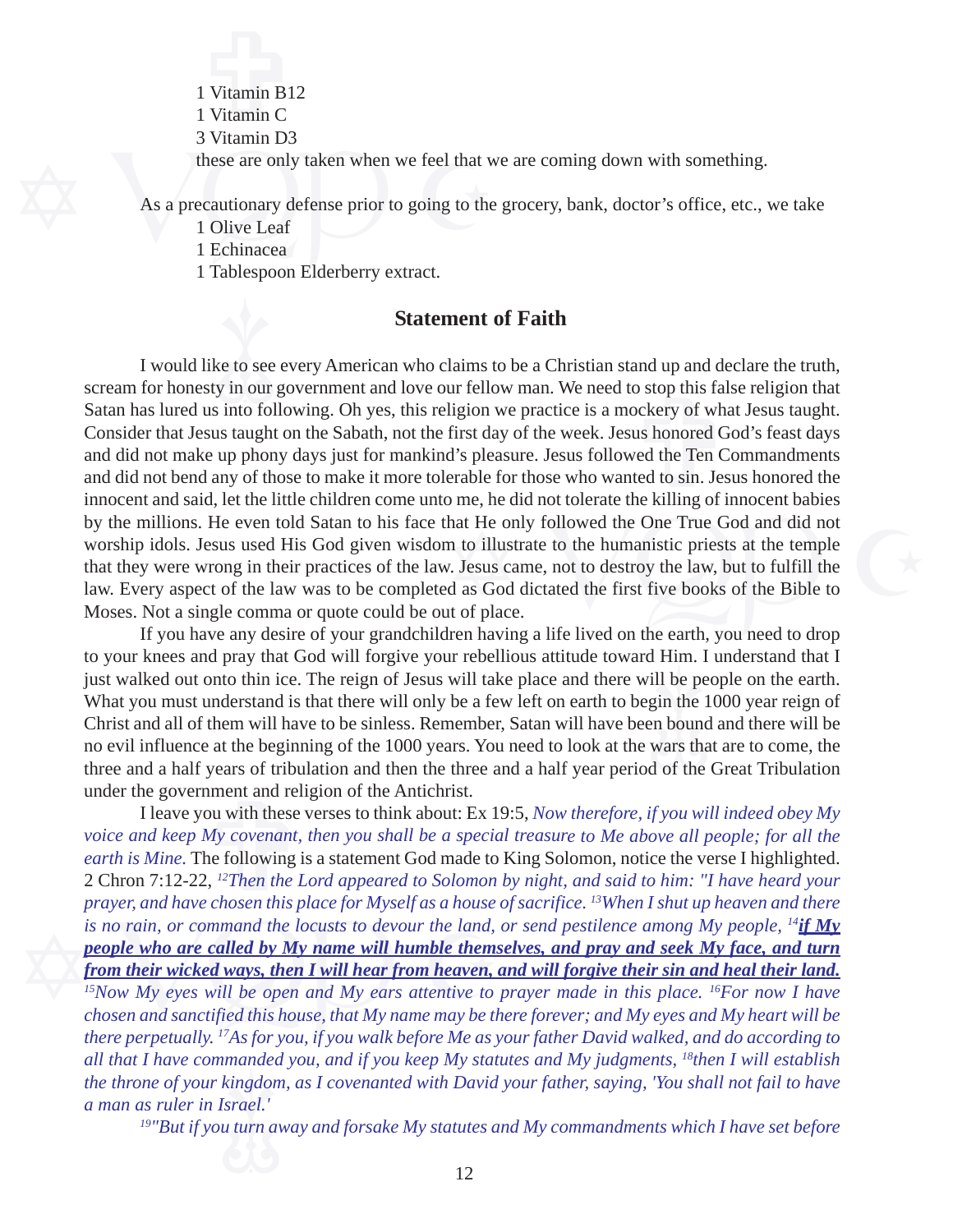VALU HIGHER THE UP IDVEND and a Dyword among all peoples. And as for this house, which is examed,<br>everyone who passes by it will be astonished and say, 'Why has the Lord done thus to this land and this<br>house?'<sup>22</sup>Then they and serve of<br>and serve of<br>them: and the *you, and go and serve other gods, and worship them, 20then I will uproot them from My land which I have given them; and this house which I have sanctified for My name I will cast out of My sight, and will make it a proverb and a byword among all peoples. 21And as for this house, which is exalted, everyone who passes by it will be astonished and say, 'Why has the Lord done thus to this land and this house?' 22Then they will answer, 'Because they forsook the Lord God of their fathers, who brought them out of the land of Egypt, and embraced other gods, and worshiped them and served them; therefore He has brought all this calamity on them.' "*

request that you respect my copyrights.<br>
May God bless you as we go for given so freely give. All of my material is in PDF file fomat and available for free download. I only personal knowledge and information. Jesus told the disciples when He sent them out that it was freely

 $\frac{1}{2}$ May God bless you as we go forward in these days of testing and warning.

13